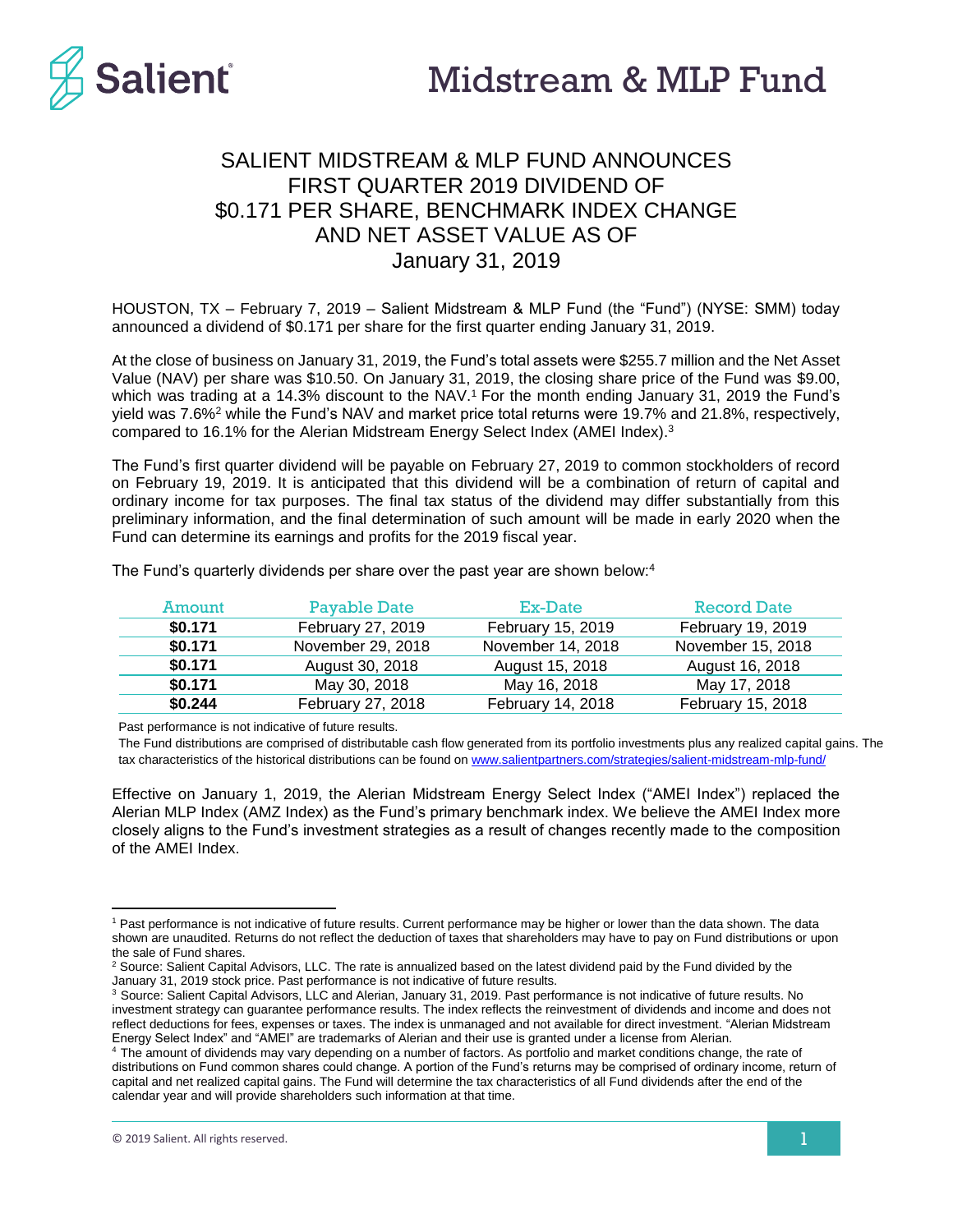

The Fund's investment allocation as of January 31, 2019 is shown in the pie chart below:

For illustrative purposes only. Figures are based on the Fund's gross assets. Source: Salient Capital Advisors, LLC, January 31, 2019.

The Fund's Top 10 holdings as of January 31, 2019 are shown below:<sup>1</sup>

|                                          |                               | Percent of          |
|------------------------------------------|-------------------------------|---------------------|
| <b>Company Name</b>                      | Sector                        | <b>Gross Assets</b> |
| EMG Utica   Offshore Co-Investment, L.P. | <b>MLP Affiliate</b>          | $9.4\%$             |
| Energy Transfer, L.P.                    | <b>MLP</b>                    | 8.6%                |
| Enbridge, Inc.                           | <b>Midstream Company</b>      | 7.8%                |
| The Williams Companies, Inc.             | Midstream Company             | 7.7%                |
| Targa Resources Corp.                    | Midstream Company             | 6.9%                |
| Macquarie Infrastructure Corp.           | Other Energy & Infrastructure | 5.2%                |
| Kinder Morgan, Inc.                      | Midstream Company             | 4.9%                |
| TransCanada Corp.                        | Midstream Company             | 4.8%                |
| Plains GP Holdings, L.P.                 | <b>MLP Affiliate</b>          | 4.7%                |
| Tallgrass Energy, L.P.                   | Midstream Company             | 4.2%                |
| Total                                    |                               | 64.2%               |

For illustrative purposes only. Current and future holdings are subject to change and risk. Figures are based on the Fund's gross assets. Source: Salient Capital Advisors, LLC, January 31, 2019.

 $\overline{a}$ 

<sup>1</sup> Fund shares do not represent a deposit or obligation of, and are not guaranteed or endorsed by, any bank or other insured depository institution, and are not federally insured by the Federal Deposit Insurance Corporation, the Federal Reserve Board or any other government agency. Data are based on total market value of Fund investments unless otherwise indicated. The data provided are for informational purposes only and are not intended for trading purposes.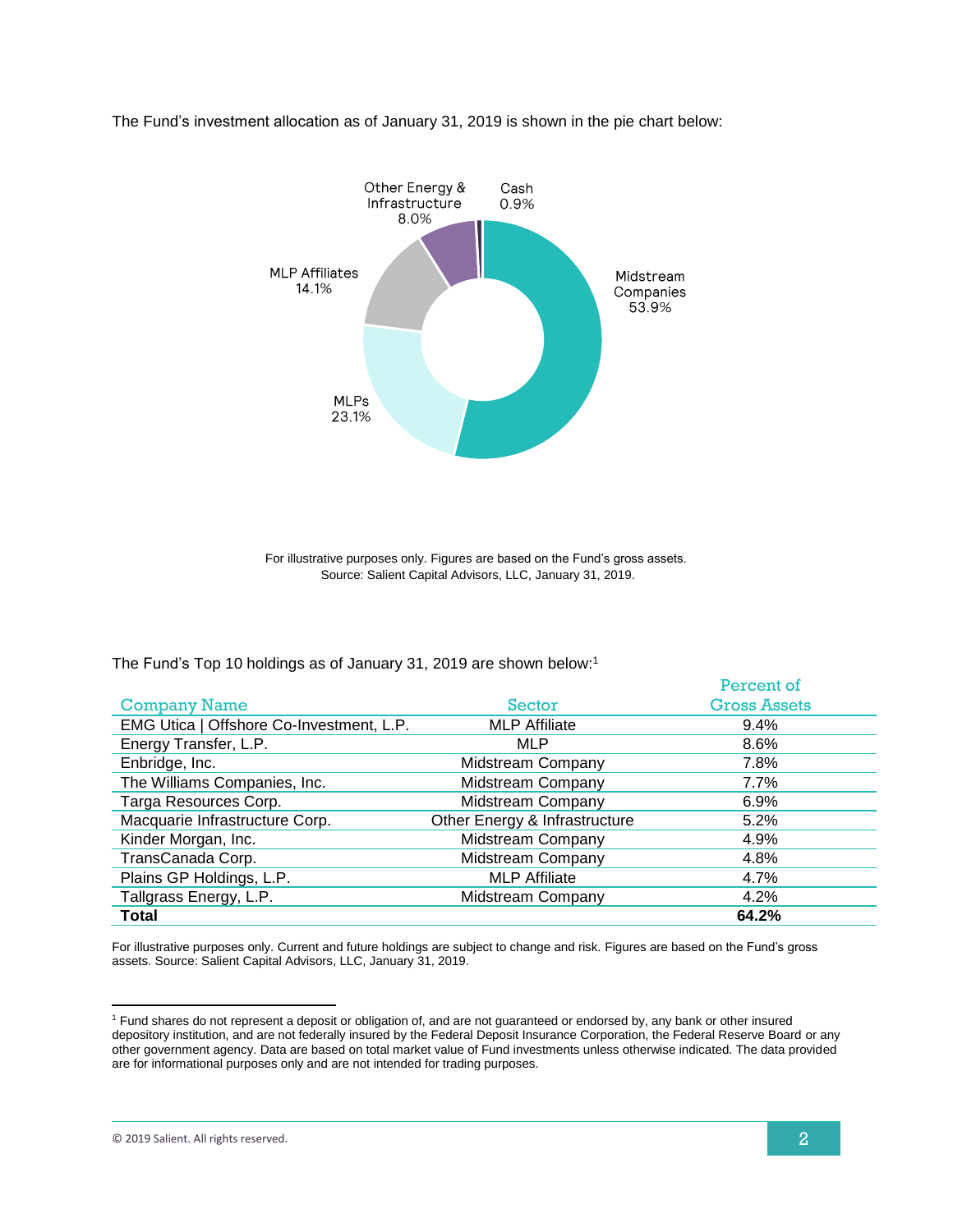The Fund's unaudited balance sheet as of January 31, 2019 is shown below:

## **Salient Midstream & MLP Fund Balance Sheet January 31, 2019 (Unaudited)**

| <b>Assets</b>             | (in millions) |
|---------------------------|---------------|
| Investments               | 253.5         |
| <b>Other Assets</b>       | 1.7           |
| Cash and Cash Equivalents | 0.5           |
| <b>Total Assets</b>       | 255.7         |
|                           |               |
| Liabilities               |               |
| Line of Credit Payable    | 68.7          |
| <b>Other Liabilities</b>  | 0.8           |
| <b>Total Liabilities</b>  | 69.5          |
| <b>Net Assets</b>         | 186.2         |

The Fund had 17.7 million common shares outstanding as of January 31, 2019.

Past performance is not indicative of future results.

#### ###

*Salient Midstream & MLP Fund is a Delaware statutory trust registered as a non-diversified, closed-end management investment company under the Investment Company Act of 1940, as amended. The Fund's investment objective is to provide a high level of total return with an emphasis on making quarterly cash distributions to its common shareholders. The Fund seeks to achieve that objective by investing at least 80% of its total assets in securities of MLPs and midstream companies. There can be no assurance that the Fund will achieve its investment objective.*

*This press release contains "forward-looking statements" as defined under the U.S. federal securities laws. Generally, the words "believe," "expect," "intend," "estimate," "anticipate," "project," "will," and similar expressions identify forward-looking statements, which generally are not historical in nature. Forward-looking statements are subject to certain risks and uncertainties that could cause actual future results to differ significantly from the Fund's present expectations or projections indicated in any forward-looking statements. These risks include, but are not limited to, changes in economic and political conditions; regulatory and legal changes; leverage risk;*  valuation risk; interest rate risk; tax risk; the volume of sales and purchase of shares; the continuation of *investment advisory, administration and other service arrangements; and other risks discussed in the Fund's filings with the Securities and Exchange Commission. You should not place undue reliance on forward-looking statements, which speak only as of the date they are made. The Fund undertakes no obligation to publicly update or revise any forward-looking statements made herein. There is no assurance that the Fund's investment objective will be attained.*